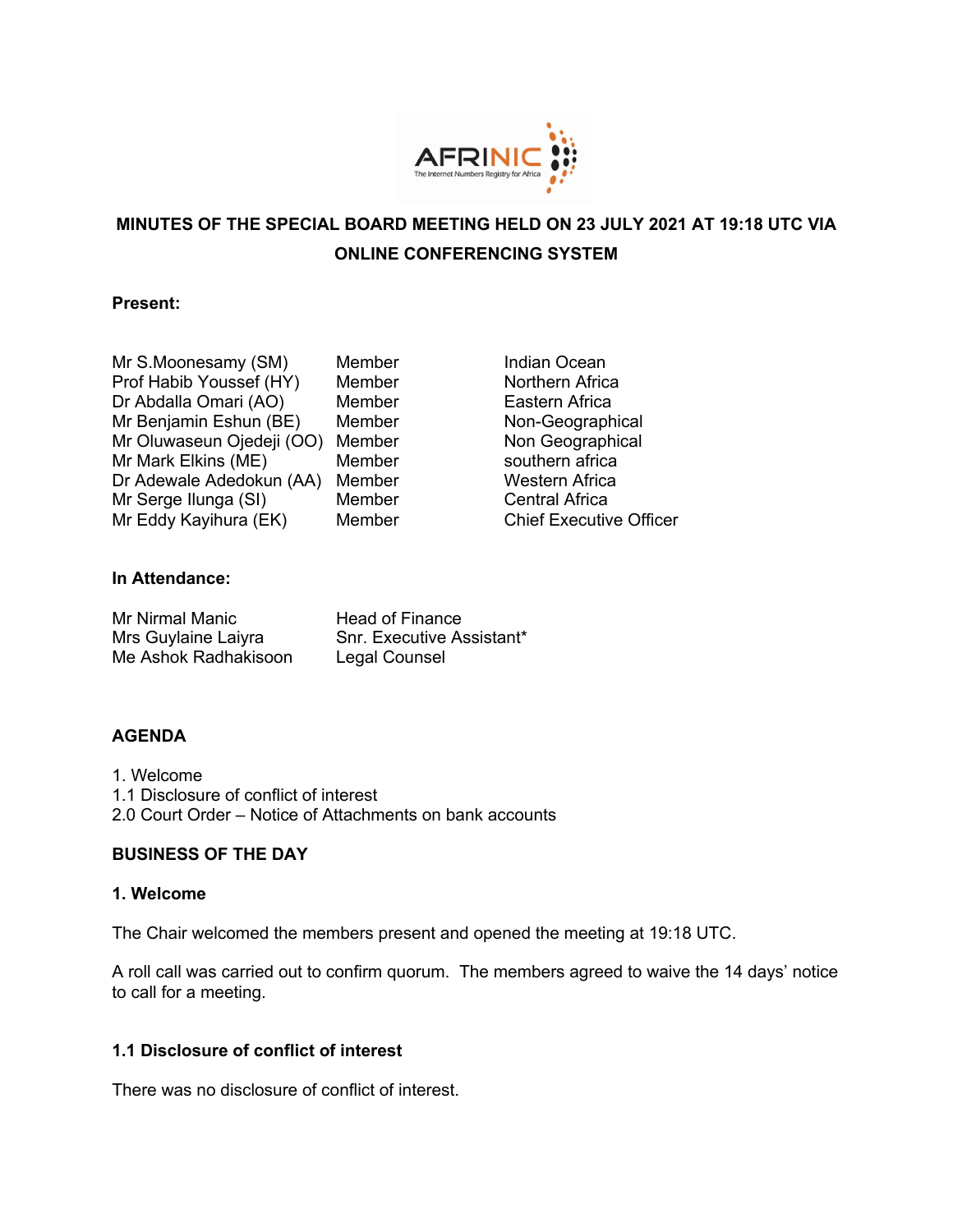#### **2.0 Court Order – Notice of Attachments on bank accounts**

The Board took note of the Notice of Attachments on AFRINIC Bank accounts. The Chair informed that a meeting was held with the Legal Team, Head of Finance and the CEO prior to convening a special board meeting to discuss the matter.

The Legal Counsel explained that the Notice was served upon AFRINIC after a claim made by Cloud Innovation to the Judge, stating that AFRINIC is a debtor to CI. The order is meant to protect a creditor who apprehends that a debtor may not pay its debts towards his company. However, AFRINIC is not a debtor to CI and the reasons are unknown to AFRINIC as to why it is considered as a debtor. As per the procedures, CI has 8 days to file their full case.

The Judge has granted a provisional attachment order and it is mentioned "at the risk and peril of CI" to compensate AFRINIC in the event they cannot prove their case. All money held at the two banks are freezed though this decision does not hamper the inflow of money into the accounts.

Once the Legal Team takes cognizance of the case filed, a swift process to resist the case will be made. The validation process of this order may take 2 months or more.

The Legal Counsel explained that there is an avenue to apply for release of mandatory funds for the operations of the company, and the same will be considered with the Legal Team urgently.

The financial status as at todate, is that the salaries were processed this even date of Friday 23 July 2021 and we are not yet aware if the transactions will be processed on Monday. One bank MCB has already complied with the Court Order while we are awaiting an update from the second bank SBM.

The Head of Finance made a summary of the amount of funds required for running the critical services, recurrent expenses, rent and payment of salaries & taxes amounting to approximately 155 000 USD to be paid at the end of the month.

**Action item 202107.01:** The CEO and Head of Finance to follow up on the financial implications of freezing the accounts.

The chair opened the floor for discussions.

It is noted that the strategic reserve account has also been freezed and cannot be accessed; the accounts are held with the same banks.

The CEO proposed to have a bank account outside of Mauritius in the future but need to consider the implications as a not for profit organisation.

The Head of Finance will explain to the auditors of the situation and prove that AFRINIC is not at fault if the auditors raised questions.

The Board took note that the Members can still pay their fees in their bank accounts either via online or credit cards. There is no issue with inflows but only with the withdrawal of funds.